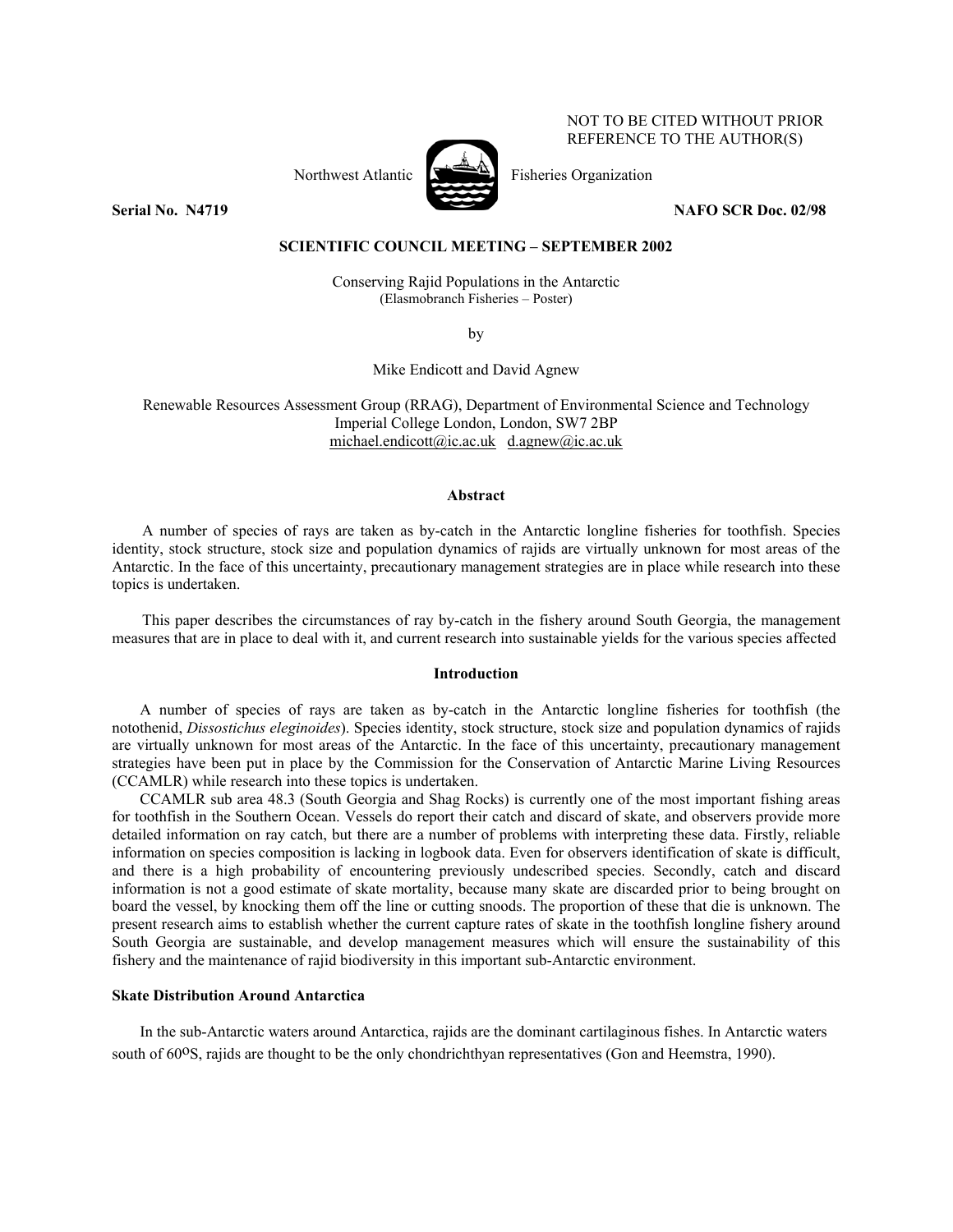

**Documented distribution of skate genera around Antarctica** 

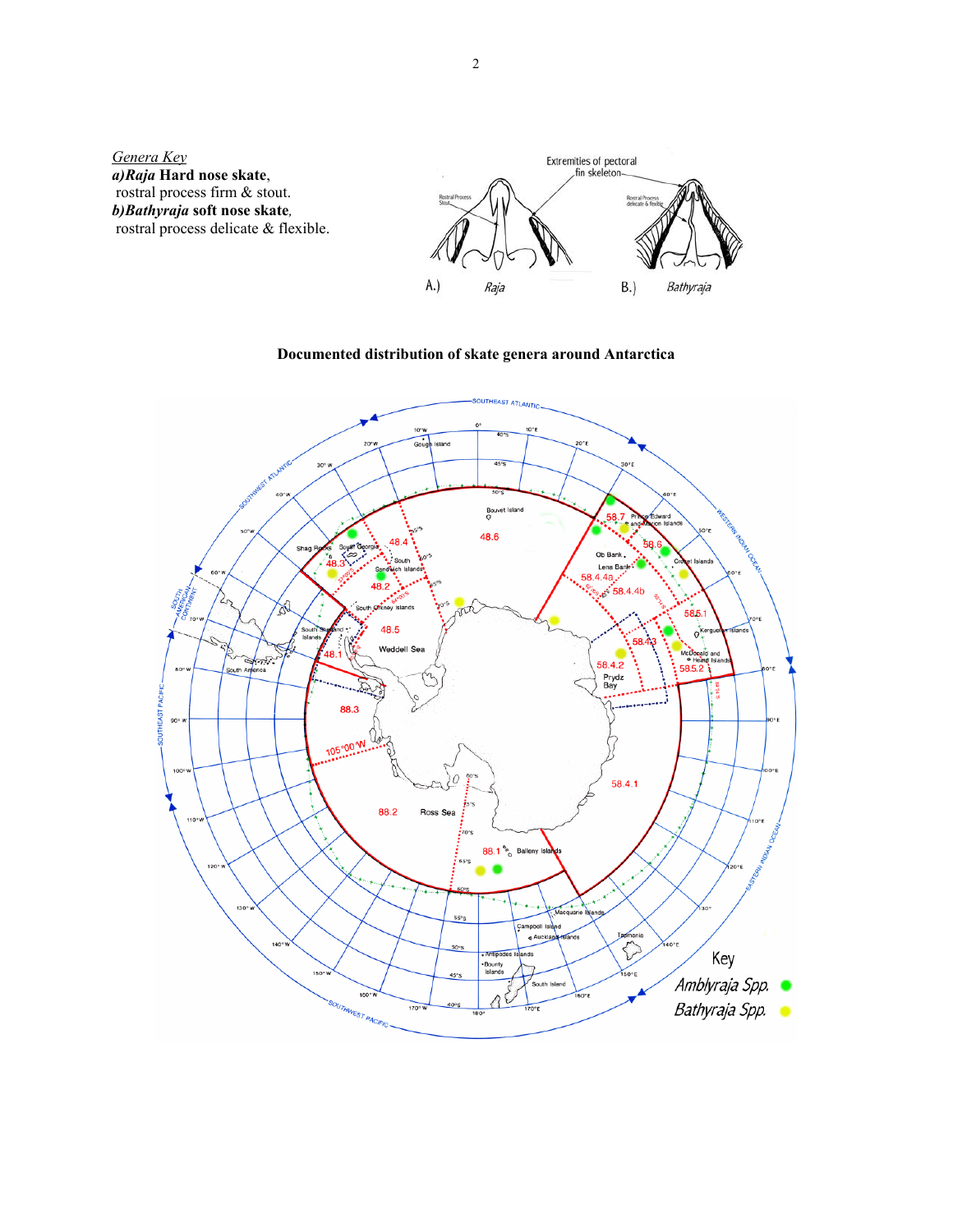Development of new fisheries, in conjunction with the expansion of existing fisheries, has increased the knowledge of rajid distribution. But this has also led to increased rajid capture rates, through both directed and nondirected targeting



Skate species distribution around South Georgia

A skate research programme was instigated in the 1999 season. Observer data from this program have established the main species caught as by-catch in the longline fishery in Subarea 48.3, and their distribution.

From data collected in the toothfish longline fishery during seasons 2000 and 2001, two previously recorded species, *Raja georgiana* and *Bathyraja meridionalis* were observed in the by-catch. One further species could not be identified and was referred to as *Raja* sp. anon.

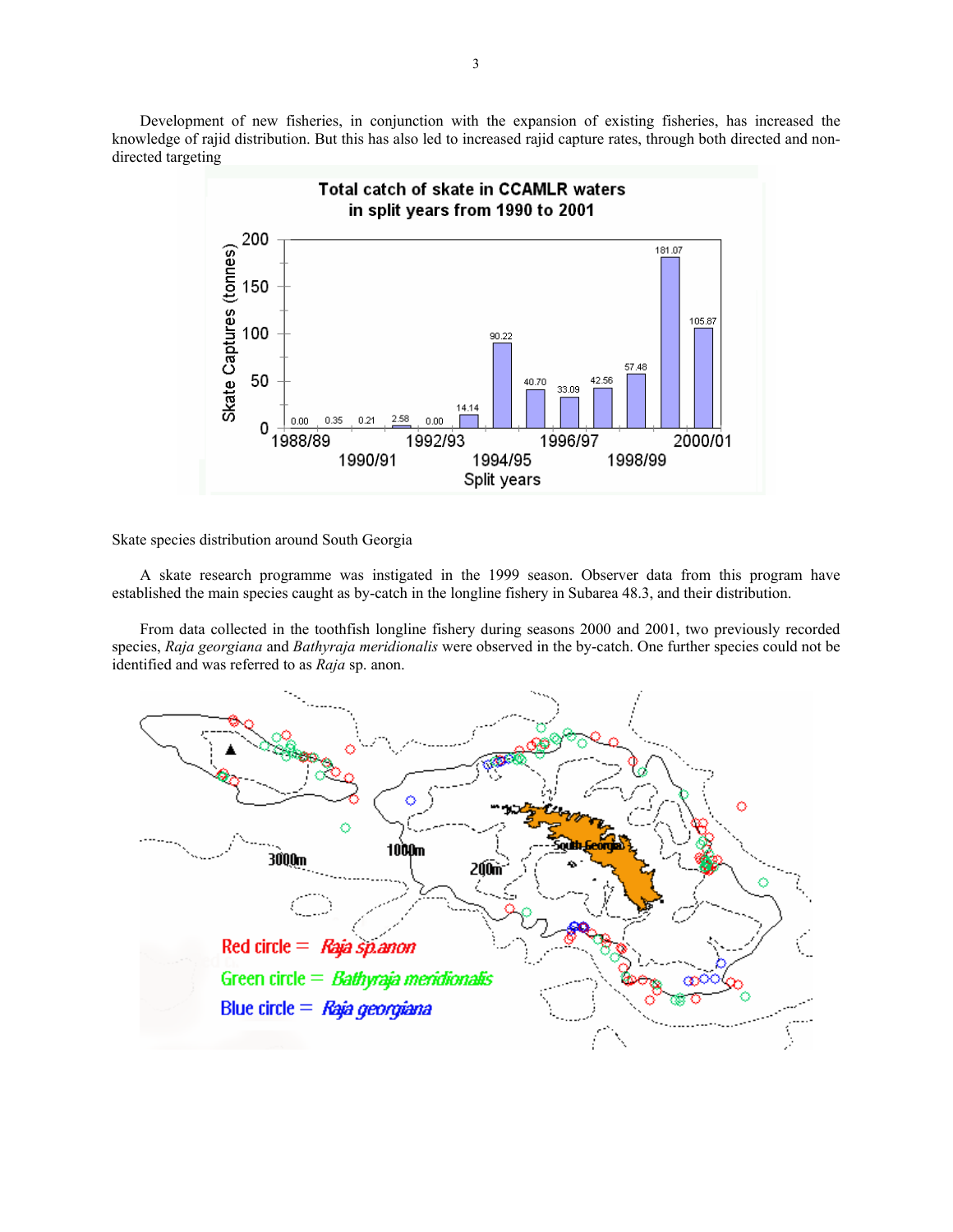*Raja georgiana Raja sp.anon*

Distribution of skate species caught in the tooth fish longline fishery around South Georgia**Skate species currently caught as by-catch in the toothfish longline fishery around South Georgia**

Dorsal view Ventral view

*Bathyraja meridionalis*

*R. georgiana* occurred in shallower water (85% between 300-400 m), and *Raja* sp. anon. in deeper waters (94% >1000 m). *B.meridionalis* was found to have a wide depth distribution pattern (400 to 1900 m), with a small increase in captures occurring around 1300 m.

Toothfish longlines are generally set in deeper waters (>800 m), *Raja* sp. anon. was found to be the largest constituent species (70%) of all the skate by-catch species.

To standardise observer data collection and increase confidence in data being collected in the 2002 toothfish longline season around South Georgia, new sampling protocols were developed and have been implemented for skate.

Species field identification and maturity guides have also been developed to reduce miss-identification of species and maturity.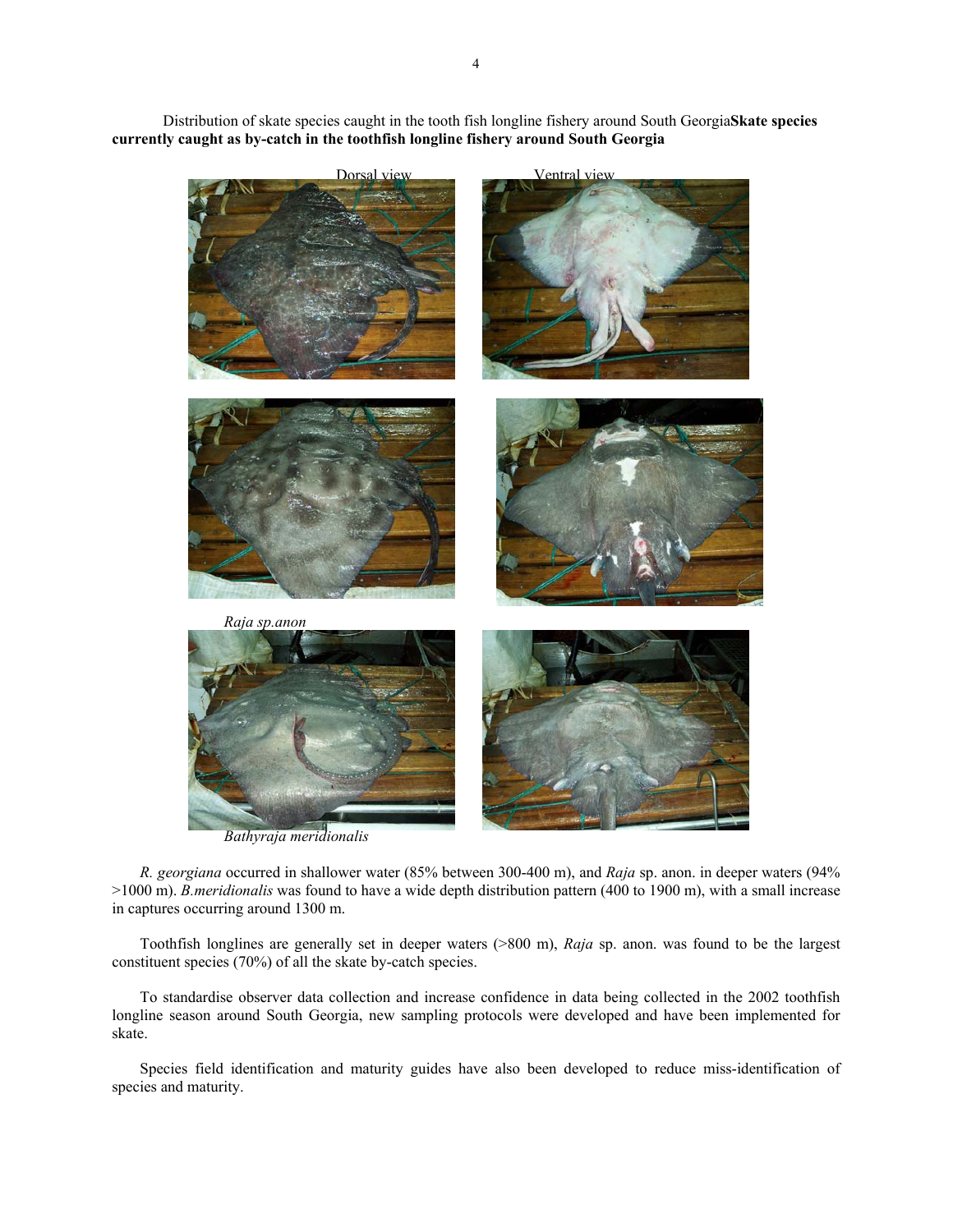## **Project Aims**

The Aim of this research is to establish the effects of current fisheries on the skate populations around South Georgia, determining whether the current capture rates are sustainable and if not, how we can reduce captures to an acceptable level.

To achieve these goals, several issues will be examined throughout the course of this research:

What is the current mortality of each species caused by:

- **Trawling**
- Pot fishing
- Long-lining

What are sustainable mortality rates:

- Establish what species are being caught
- Examine the life history of captured species
- Estimate the population sizes

Evaluate possible future management and conservation measures which could be implemented to reduce skate bycatch

- Possible changes to current fishing methods
- Examining restricting fishing areas by:
	- 1. Time
	- 2. Area

### **CCAMLR Management Objectives**

Paragraph 3 (b) of Article II of CCAMLR states that its objective is to "maintain the ecological relationships between harvested, dependent and related species", and under 3 (c) to "prevent of changes in the ecosystem as a result of harvesting". From these paragraphs stem approach.

In the mid-1990s there was an explosion of interest in developing new longline fisheries CCAMLR's 'ecosystem approach' which is clearly aligned with ecosystem and biodiversity conservation. CCAMLR also implements the precautionary for toothfish around the Antarctic. Initially these took place without explicit regard for by-catch, but from 1999 a precautionary catch limit was imposed on macrourids caught in exploratory fisheries. From 2000 precautionary catch limits were imposed on rays in all new and exploratory fisheries. These limits are designed to limit the damage that might be caused to ray populations in the absence of any information about specific stocks.

In 2001 the UK imposed a limit on the catch around South Georgia, together with a move-on rule that forced vessels to relocate by 5 nm if they caught more than 1 tonne of rays in one place. This policy was adopted by CCAMLR in 2002. There is also now a by-catch limit of 291 tonnes of rays and 291 t of macrourids in fisheries around South Georgia.